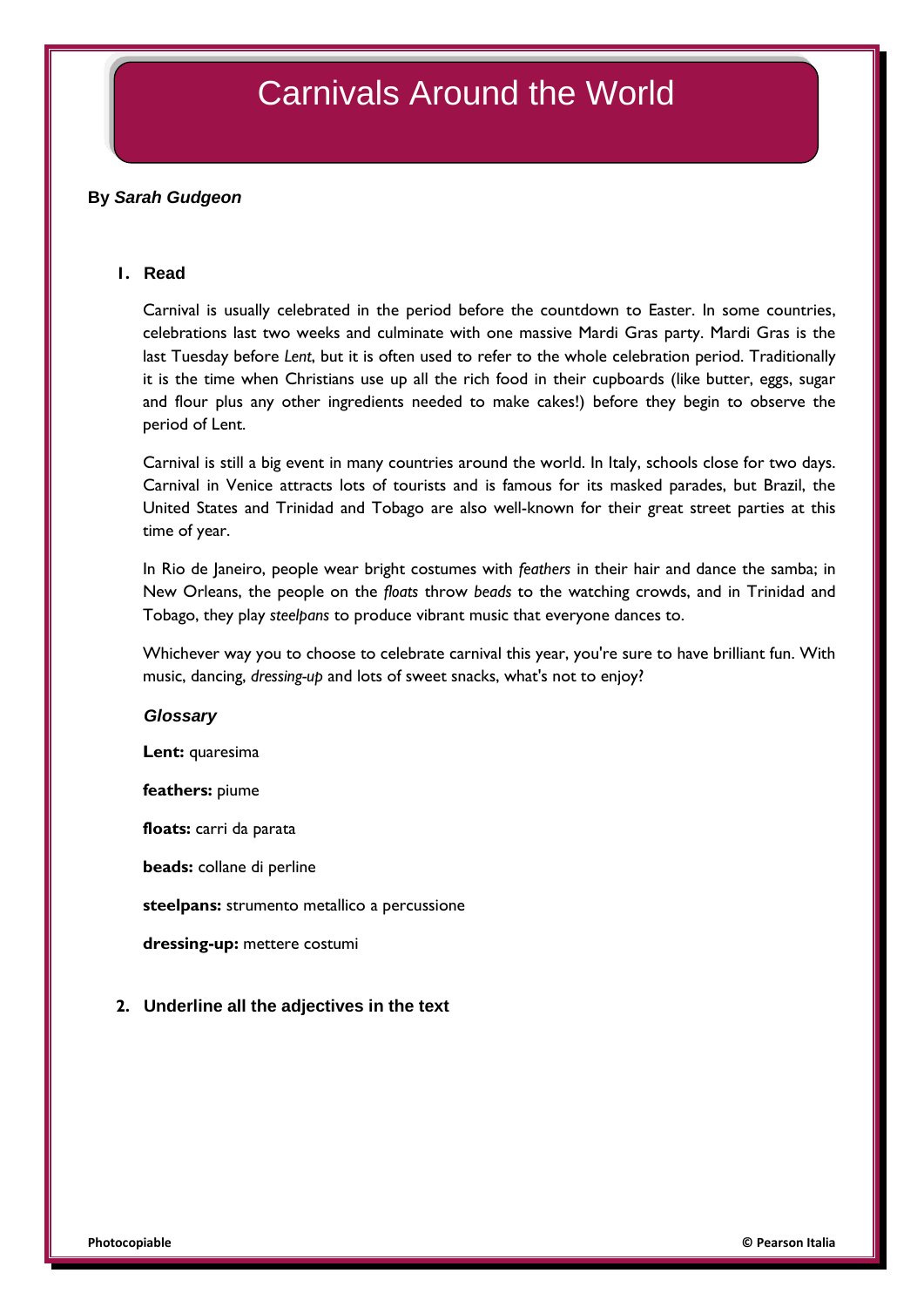### **3. Answer these questions**

- a. When is Mardi Gras?
- b. Which countries are well-known for celebrating carnival time?
- c. What do people in Rio de Janeiro do?
- d. What do people give to the crowds in New Orleans?
- e. What musical instrument do they play in Trinidad and Tobago?

## **4.**

**a. Create your own carnival! Work in groups. Decide on a theme and choose appropriate music and costumes.**

………………………………………………………………………………………………………………  $\mathcal{L}^{\text{max}}_{\text{max}}$ ……………………………………………………………………………………………………………… ……………………………………………………………………………………………………………… ……………………………………………………………………………………………………………… ……………………………………………………………………………………………………………… ………………………………………………………………………………………………………………

## **b. Present your ideas to the rest of the class.**